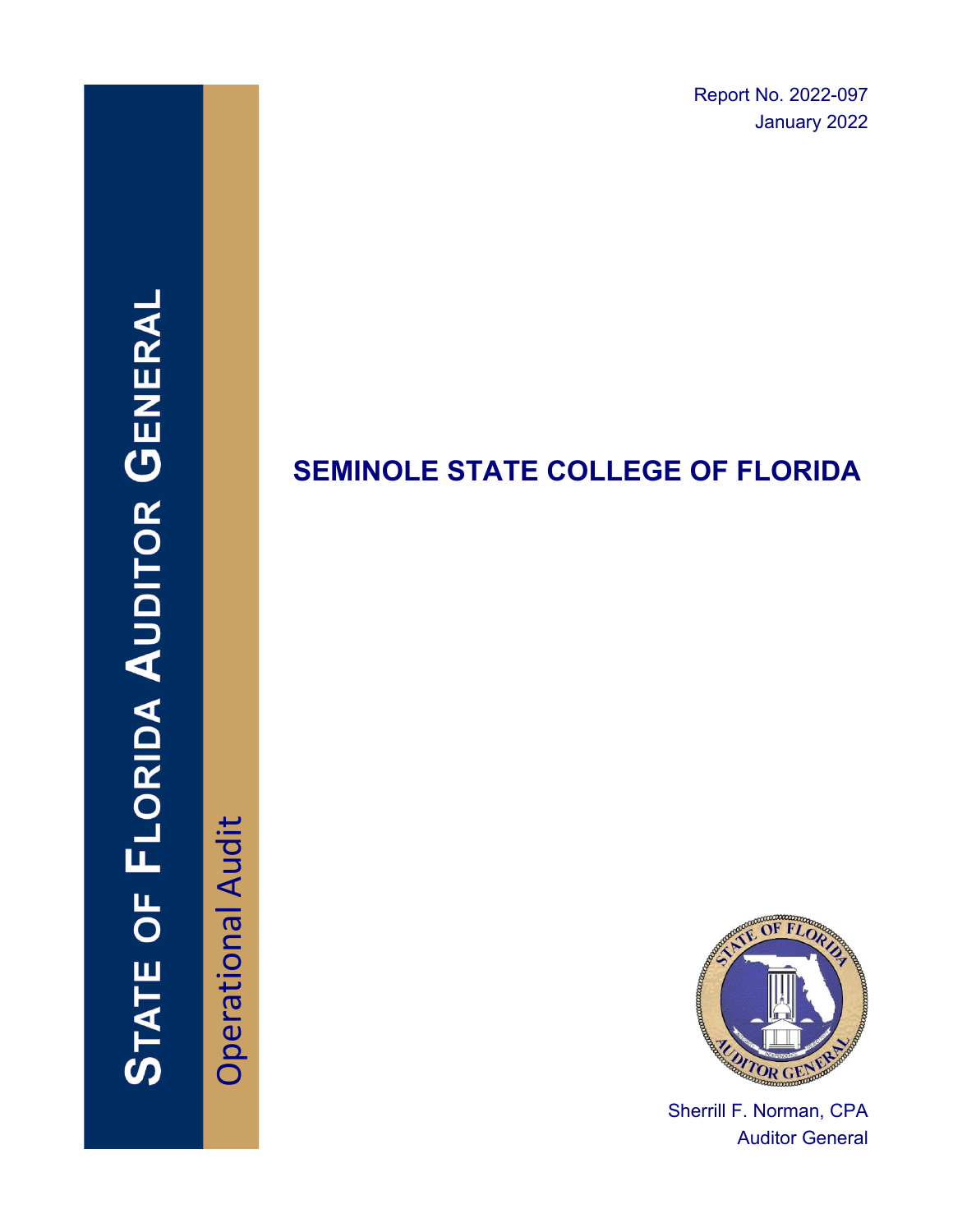#### **Board of Trustees and President**

During the period January through December 2020, Dr. Georgia Lorenz served as President of Seminole State College of Florida and the following individuals served as Members of the Board of Trustees:

> Scott D. Howat, Chair through 12-22-20<sup>a</sup> Amy Lockhart, Vice Chair Dr. Tina Calderone Bob Cortes Susan Fernandez through 2-14-20<sup>b</sup> Daniel J. O'Keefe from 12-23-20

- a Chair position vacant from 12-23-20, through 12-31-20.<br>**b** Trustee position vacant from 2-15-20, through
- 12-31-20.

The team leader was Keith O. Auyang, CPA, and the audit was supervised by Keith A. Wolfe, CPA.

Please address inquiries regarding this report to Jaime N. Hoelscher, CPA, Audit Manager, by e-mail at jaimehoelscher@aud.state.fl.us or by telephone at (850) 412-2868.

This report and other reports prepared by the Auditor General are available at:

[FLAuditor.gov](http://flauditor.gov/) 

Printed copies of our reports may be requested by contacting us at:

**State of Florida Auditor General** 

**Claude Pepper Building, Suite G74 ∙ 111 West Madison Street ∙ Tallahassee, FL 32399-1450 ∙ (850) 412-2722**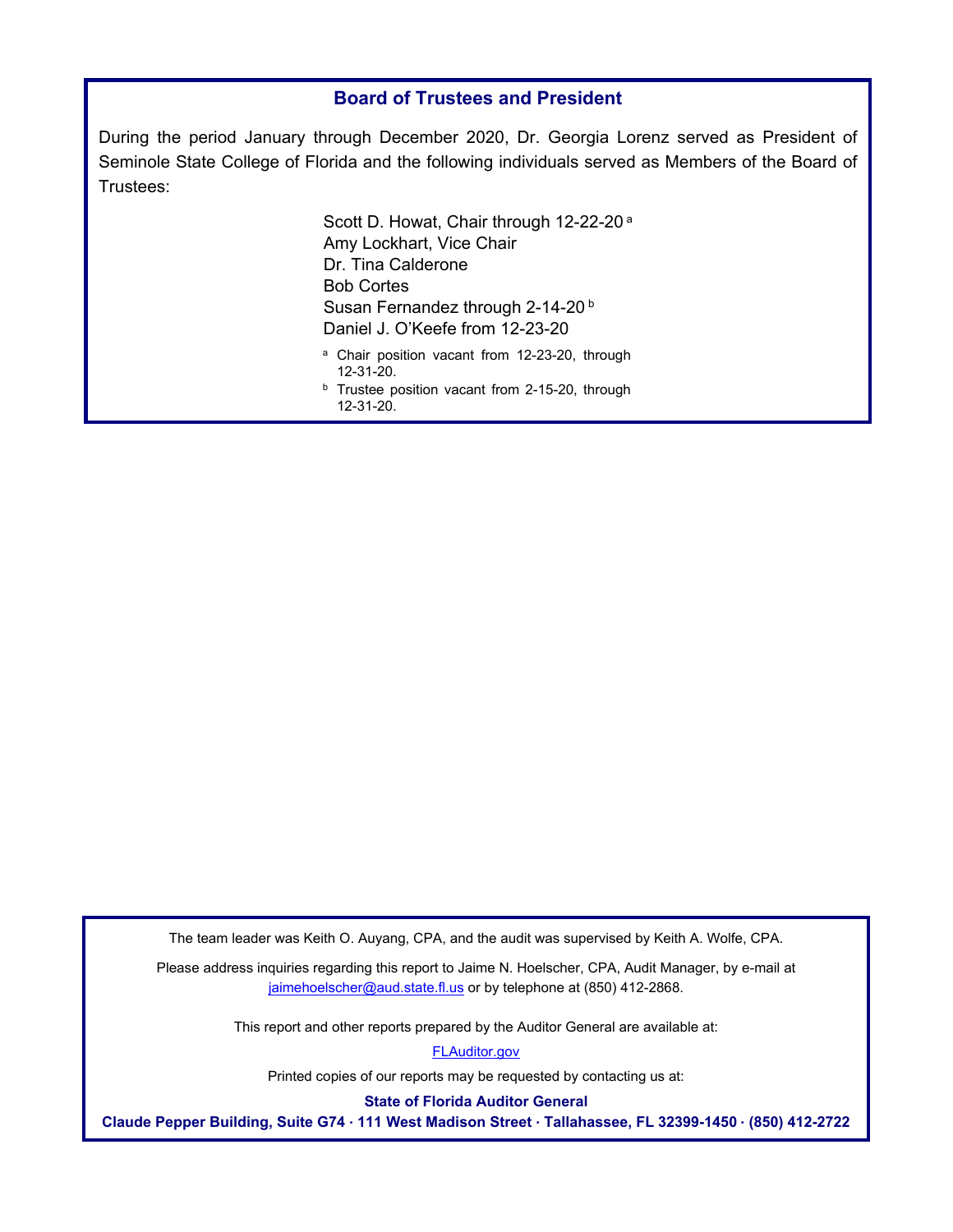# **SEMINOLE STATE COLLEGE OF FLORIDA**

# *SUMMARY*

This operational audit of Seminole State College of Florida (College) focused on selected College processes and administrative activities and included a follow-up on findings noted in our report No. 2019-084. Our operational audit disclosed the following:

**Finding 1:** The College did not always document required supervisor performance evaluations of adjunct instructors.

**Finding 2:** Contrary to Florida Department of Education, Division of Florida Colleges instructions, the College reported on the 5-year capital improvement plan, prepared in June 2019, that only State funds would be used to construct the Sanford/Lake Mary Building L & F Project and that additional appropriated State funds totaling approximately \$5.3 million would be required to complete the Project. However, according to College records, the College had already expended on the Project \$2.9 million from other funds as of June 2019 and expended an additional \$1.5 million from other funds after that date. Had the College properly reported all other funds for the Project, there would have been no additional appropriated State funds required to complete the Project.

## *BACKGROUND*

Seminole State College of Florida (College) is under the general direction and control of the Florida Department of Education, Division of Florida Colleges, and is governed by State law and State Board of Education rules. A board of trustees (Board) governs and operates the College. The Board constitutes a corporation and is composed of five members appointed by the Governor and confirmed by the Senate. The College President serves as the Executive Officer and the Corporate Secretary of the Board and is responsible for the operation and administration of the College.

The College has campuses in Altamonte Springs, Heathrow, Oviedo, and Sanford. Additionally, credit and noncredit classes are offered in public schools and other locations throughout Seminole County.

# *FINDINGS AND RECOMMENDATIONS*

#### **Finding 1: Performance Evaluations of Adjunct Instructors**

State law<sup>1</sup> requires the Board to establish the personnel program for all employees of the College pursuant to State law<sup>2</sup> and rules and guidelines of the State Board of Education (SBE). Board policies<sup>3</sup> provide that the performance of all full-time and regular part-time employees shall be appraised at least once a year and temporary part-time employees' performance shall be appraised as appropriate. College

<sup>&</sup>lt;sup>1</sup> Section 1001.64(18), Florida Statutes.

<sup>2</sup> Chapter 1012, Florida Statutes.

<sup>3</sup> Policy 2.070, *Evaluation of Employees*.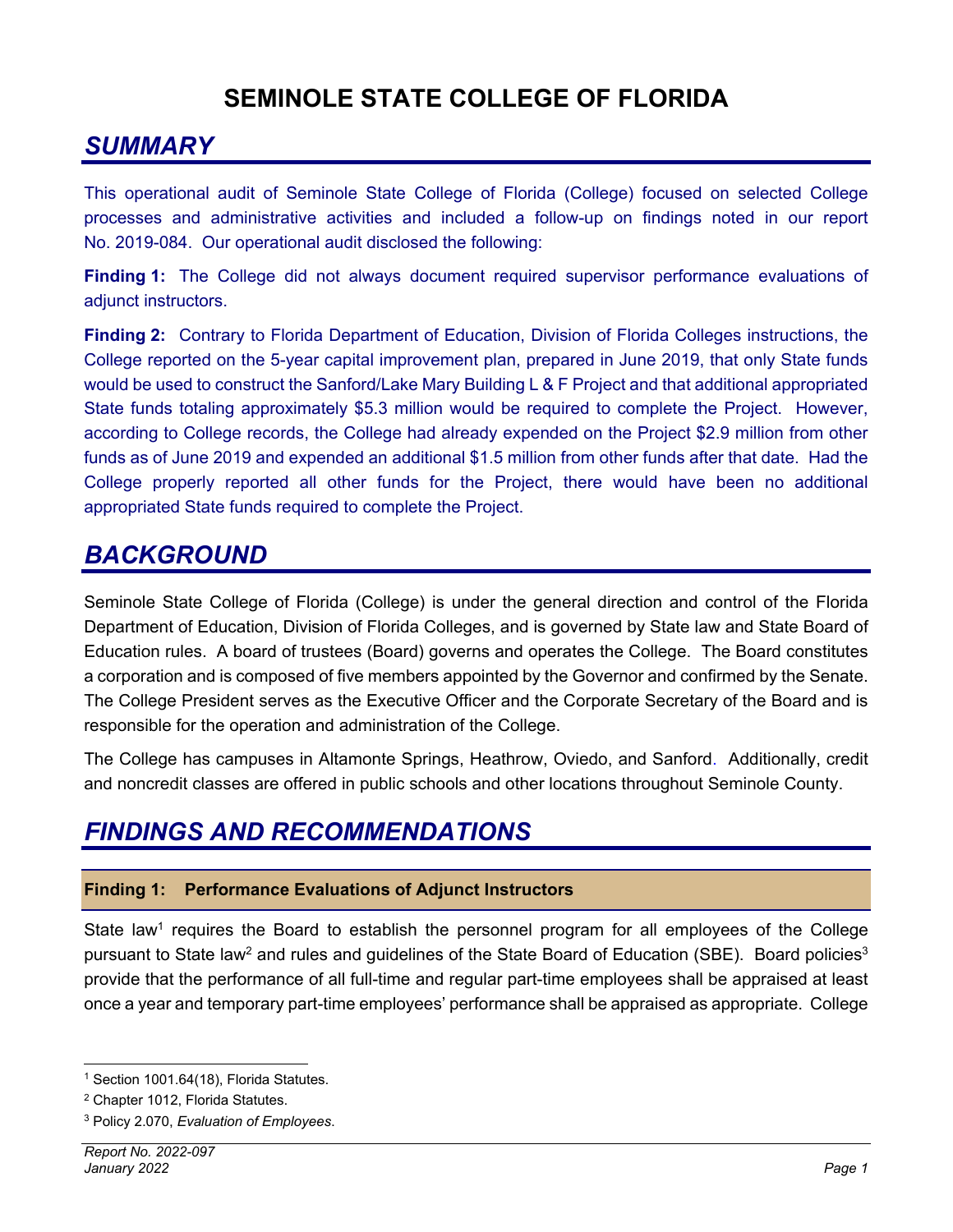procedures<sup>4</sup> require that adjunct faculty teaching courses with a total of at least 45 contact hours in a term will be evaluated during their first year of employment and those with a satisfactory evaluation will be evaluated on a 3-year cycle; however, supervisors may evaluate an adjunct faculty member more frequently as deemed necessary. The adjunct faculty evaluation is to include, at a minimum, a review of the course syllabi for all courses taught, a classroom observation, a review of the student perception of instruction forms, and a completed adjunct faculty evaluation form.

During the 2020 calendar year, the College employed 1,817 employees, including 630 adjunct instructors. As part of our audit, we requested for examination College records documenting the performance evaluations completed for 30 selected employees, including 14 adjunct instructors and 16 other employees. We found that most of the required evaluations were completed; however, required performance evaluations were not provided for 4 adjunct instructors who had been employed by the College 2 to 5 years.

In response to our inquiry, College personnel indicated that departments had developed evaluation schedules to monitor when an adjunct instructor would require a performance evaluation. However, although we requested, one department was unable to provide the schedules for 3 of the 4 adjunct instructors due to personnel turnover. Subsequent to our request, the department created a schedule to track future evaluations.

Timely conducted and documented employee performance evaluations are important management tools that inform employees, including adjunct instructors, of their accomplishments, needed improvements, and training needs, and also help management make and support personnel decisions.

**Recommendation: The College should continue efforts to ensure that adjunct instructor performance evaluations are completed timely and records of the evaluations are properly maintained in respective personnel files.** 

#### **Finding 2: Capital Improvement Plan**

Pursuant to State law,<sup>5</sup> colleges receive Public Education Capital Outlay (PECO) funds for projects based on a 3-year priority list submitted by the SBE annually in the legislative budget request.6 To facilitate preparation of the legislative budget request, including the 3-year priority list, the Florida Department of Education, Division of Florida Colleges (DFC) requires each college to submit a legislative budget request, which includes a 5-year capital improvement plan (CIP), in a format established by the DFC.

DFC instructions for the budget request provide that each college's CIP is used to develop the 3-year priority list prescribed by State law. DFC instructions require the CIP to report additional appropriated State funds required to complete projects and other funds, such as capital improvement fees and unrestricted resources, that have been encumbered or spent to date for partially funded projects. In addition, DFC instructions provide that the project amount (i.e., project total costs) should not change on

<sup>4</sup> Procedure 2.1502, *Adjunct Teaching Faculty Evaluation*.

<sup>5</sup> Section 1013.64(4)(a), Florida Statutes.

<sup>&</sup>lt;sup>6</sup> The legislative capital outlay budget request is required by Section 1013.60, Florida Statutes.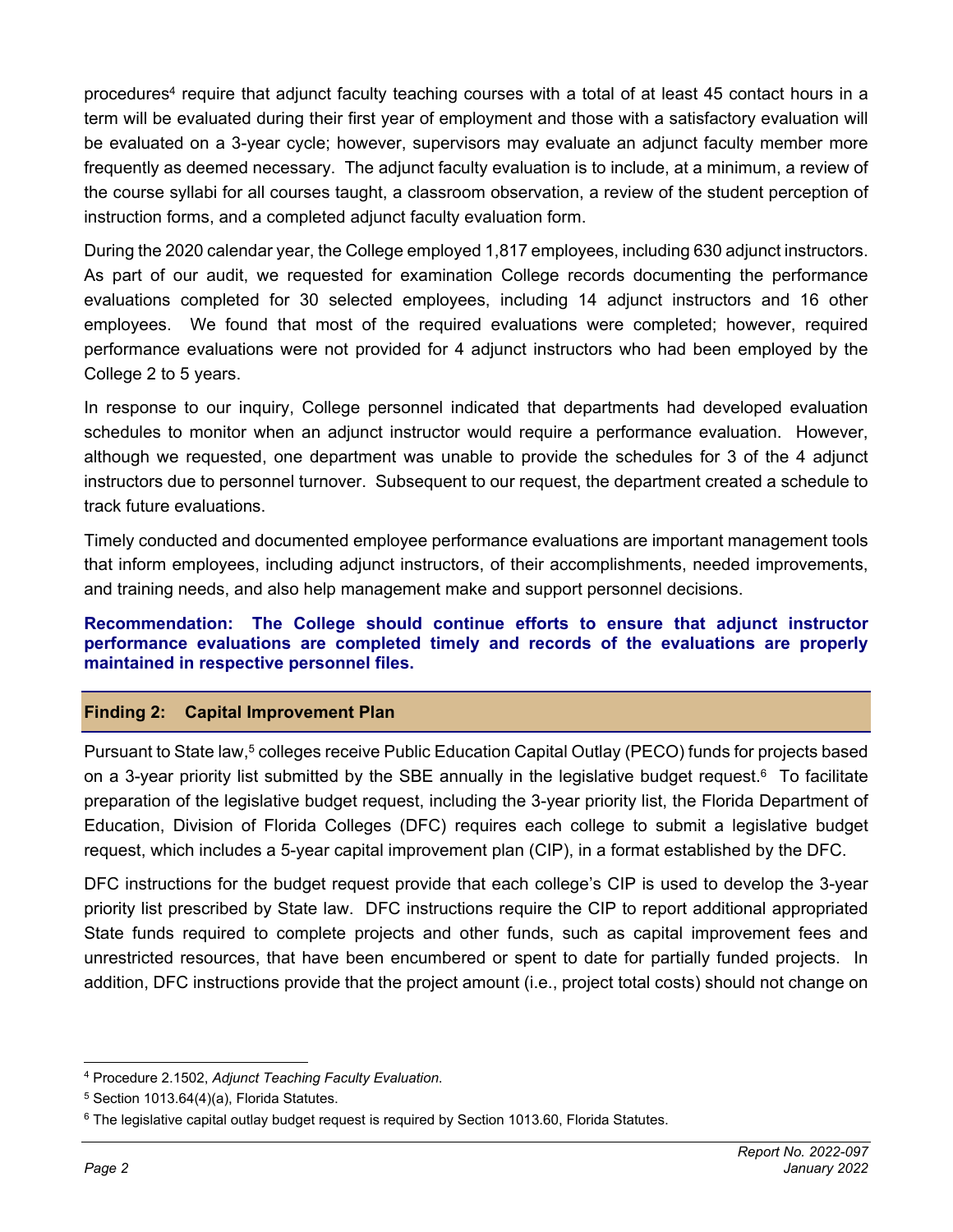the CIP once a project receives State funding and that prior appropriated State funds plus any additional appropriated State funds required and other funds should equal the project total costs.

The College 5-year CIP for the 2020-21 through 2024-25 fiscal years, dated June 2019, included the Sanford/Lake Mary Building L & F Project (Project). The Project was a multi-year PECO-funded project that was first funded from State appropriations during the 2007-08 fiscal year and was completed in August 2019, one month prior to the projected completion date. Table 1 summarizes the information reported on the 5-year CIP.

**Table 1** 

| l able 1<br>2020-21 Through 2024-25 Fiscal Year (5-year) CIP |                                                                     |                       |                               |                                        |  |  |  |
|--------------------------------------------------------------|---------------------------------------------------------------------|-----------------------|-------------------------------|----------------------------------------|--|--|--|
| <b>Project Summary</b><br><b>June 2019</b>                   |                                                                     |                       |                               |                                        |  |  |  |
| Prior<br>Appropriated<br>State Funds <sup>a</sup>            | Additional<br>Appropriated<br><b>State Funds</b><br><b>Required</b> | Other<br><b>Funds</b> | <b>Project Total</b><br>Costs | <b>Estimated</b><br>Completion<br>Date |  |  |  |
| \$26,844,963                                                 | \$5,265,050                                                         | \$0                   | \$32,110,013                  | 9/15/2019                              |  |  |  |

<sup>a</sup> PECO funds were the only State funds appropriated for the Project.

Source: College 5-year CIP for the 2020-21 through 2024-25 fiscal years.

In September 2019, the SBE approved the Florida College System's 2020-21 fiscal year project priority PECO list, which included the same funding amounts for the Project as submitted on the College 5-year CIP. In the 2020-21 fiscal year, the College received \$2.5 million in PECO funds for the Project.7

As part of our audit, we examined College records to determine the sources that funded the Project and whether those sources were properly reflected on the 5-year CIP. Table 2 provides a summary of Project expenses by funding source.

| <b>Project Expenses</b>       |                                |             |             |                                         |  |  |
|-------------------------------|--------------------------------|-------------|-------------|-----------------------------------------|--|--|
|                               | <b>Expenses by Fiscal Year</b> |             |             |                                         |  |  |
| <b>Funding Source</b>         | 2007-08 through<br>2018-19     | 2019-20     | 2020-21     | <b>Total Project</b><br><b>Expenses</b> |  |  |
| <b>PECO</b>                   | \$24,526,394                   | \$2,321,359 | \$2,500,000 | \$29,347,753                            |  |  |
| Capital Improvement Fees      | 2,794,207                      | 881,117     | (2,500,000) | 1,175,324                               |  |  |
| <b>Unrestricted Resources</b> | 147,496                        | 596,581     |             | 744,077                                 |  |  |
| <b>Total</b>                  | \$27,468,097                   | \$3,799,057 |             | \$31,267,154                            |  |  |

# **Table 2**

Source: College records.

Although the College reported \$0 in other funds on the 5-year CIP prepared in June 2019, the College had expended \$2.9 million<sup>8</sup> from other funds on the Project by that date. College records further indicated that when the 5-year CIP was prepared in June 2019, College personnel and the Board were aware that

<sup>7</sup> Chapter 2020-111, Laws of Florida, Specific Appropriation 23.

<sup>8</sup> Expenses from capital improvement fees totaling \$2,794,207 and unrestricted resources totaling \$147,496.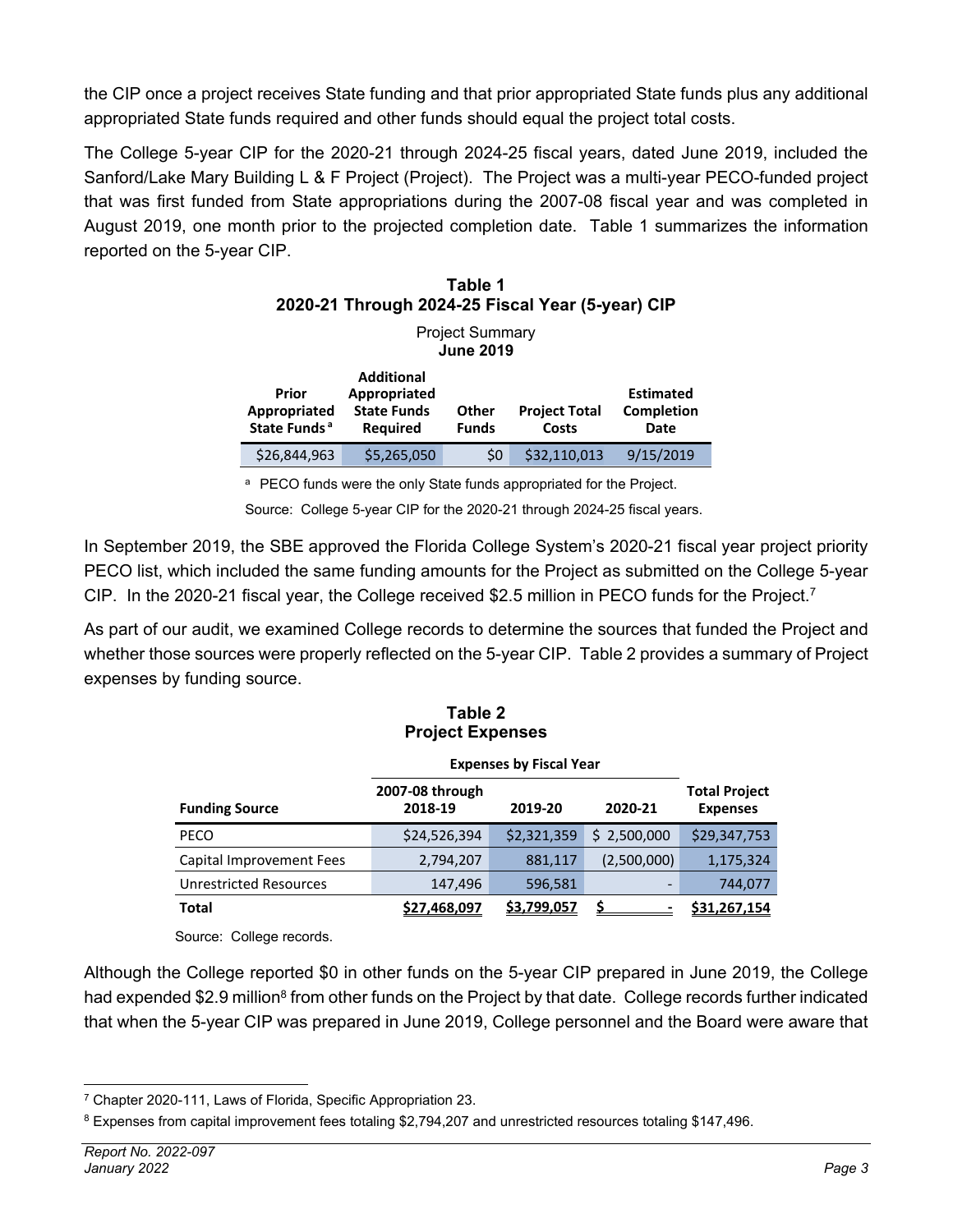additional other funds would be used during the 2019-20 fiscal year on the Project. Specifically, the Board-approved capital outlay budget for the 2019-20 fiscal year reported that:

- Project budgeted expenses totaled \$3.9 million.
- PECO funds totaled \$2.3 million and were available for the Project.
- Local funds of either capital improvement fees or unrestricted current funds would be used in amounts sufficient to meet the Project's budgeted expenses in excess of available PECO funds.

Thus, had the College properly reported all other funds for the Project, there would have been no additional State funds required to complete the Project. Since other funds were used to complete the Project, the College used the 2020-21 appropriated PECO funds totaling \$2.5 million to reimburse capital improvement fee expenses incurred in the 2018-19 fiscal year. Consequently, Board minutes demonstrate that the Board approved use of other funds to complete the Project while the Board resolved to concurrently seek the remaining \$5.3 million in PECO funds. When information on the 5-year CIP is not complete, accurate, and consistent with DFC instructions, there is an increased risk that projects may not be funded based on the best available data.

#### **Recommendation: The College should enhance procedures to ensure that 5-year CIPs are properly completed and all funding sources available for capital outlay projects are reported in accordance with DFC instructions.**

#### *Follow-Up to Management's Response*

*Management's response states that the College disagrees with the finding and that the College completed the CIP "in accordance with the Florida Department of Education, Division of Florida Colleges' (DFC) instructions which do not contemplate sizeable appropriation funding gaps over a 13-year period within either the 5-year CIP submission, nor the DFC's 3-year priority list prescribed by State law and do not have the mechanism to report advance funding while concurrently requesting state appropriations funding." Additionally, the response indicates that College personnel confirmed with DFC staff that the correct reporting approach was used given the reporting limitations within the CIP. Notwithstanding, College records did not demonstrate compliance with the DFC instructions to report other funds spent to partially fund the Project.* 

*To support the assertion that the College used the correct reporting approach, the College should obtain documented confirmation from the DFC that explains how the College CIP, which excluded the amount of other funds spent to partially fund the Project, complied with the DFC instructions. Absent DFC confirmation and explanation, the finding stands as presented.* 

### *PRIOR AUDIT FOLLOW-UP*

The College had taken corrective actions for findings included in our report No. 2019-084.

# *OBJECTIVES, SCOPE, AND METHODOLOGY*

The Auditor General conducts operational audits of governmental entities to provide the Legislature, Florida's citizens, public entity management, and other stakeholders unbiased, timely, and relevant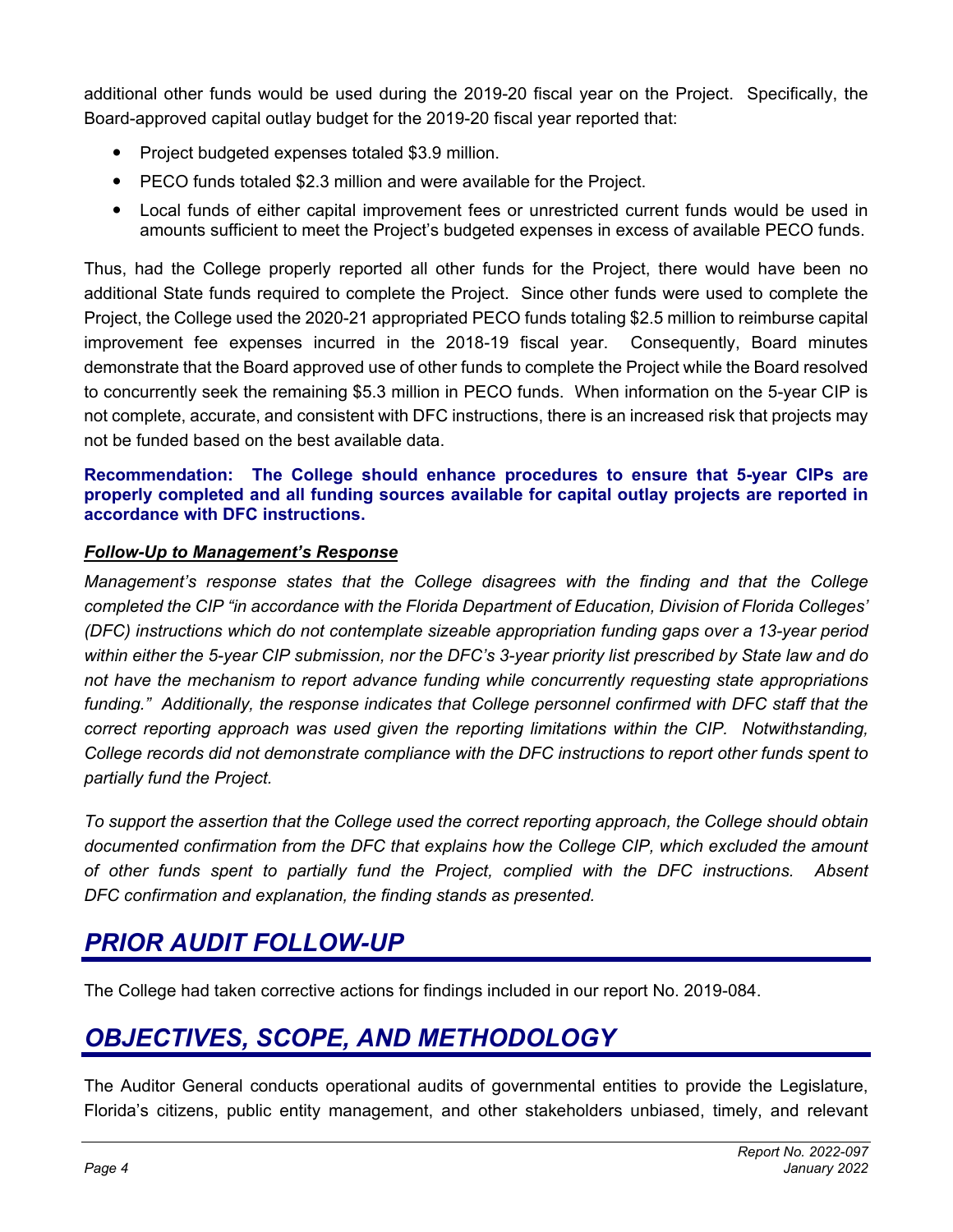information for use in promoting government accountability and stewardship and improving government operations.

We conducted this operational audit from March 2021 through July 2021 in accordance with generally accepted government auditing standards. Those standards require that we plan and perform the audit to obtain sufficient, appropriate evidence to provide a reasonable basis for our findings and conclusions based on our audit objectives. We believe that the evidence obtained provides a reasonable basis for our findings and conclusions based on our audit objectives.

This operational audit focused on information technology resources and related controls; direct-support organizations; student fees; textbook affordability; compensation, other expenses; and other processes and administrative activities.

For those areas, our audit objectives were to:

- Evaluate management's performance in establishing and maintaining internal controls, including controls designed to prevent and detect fraud, waste, and abuse, and in administering assigned responsibilities in accordance with applicable laws, rules, regulations, contracts, grant agreements, and other guidelines.
- Examine internal controls designed and placed in operation to promote and encourage the achievement of management's control objectives in the categories of compliance, economic and efficient operations, reliability of records and reports, and safeguarding of assets, and identify weaknesses in those controls.
- Determine whether management had taken corrective actions for findings included in our report No. 2019-084.
- Identify statutory and fiscal changes that may be recommended to the Legislature pursuant to Section 11.45(7)(h), Florida Statutes.

This audit was designed to identify, for those areas included within the scope of the audit, weaknesses in management's internal controls significant to our audit objectives; instances of noncompliance with applicable laws, rules, regulations, contracts, grant agreements, and other guidelines; and instances of inefficient or ineffective operational policies, procedures, or practices. The focus of this audit was to identify problems so that they may be corrected in such a way as to improve government accountability and efficiency and the stewardship of management. Professional judgment has been used in determining significance and audit risk and in selecting the particular transactions, legal compliance matters, records, and controls considered.

As described in more detail below, for those programs, activities, and functions included within the scope of our audit, our audit work included, but was not limited to, communicating to management and those charged with governance the scope, objectives, timing, overall methodology, and reporting of our audit; obtaining an understanding of the program, activity, or function; identifying and evaluating internal controls significant to our audit objectives; exercising professional judgment in considering significance and audit risk in the design and execution of the research, interviews, tests, analyses, and other procedures included in the audit methodology; obtaining reasonable assurance of the overall sufficiency and appropriateness of the evidence gathered in support of our audit findings and conclusions; and reporting on the results of the audit as required by governing laws and auditing standards.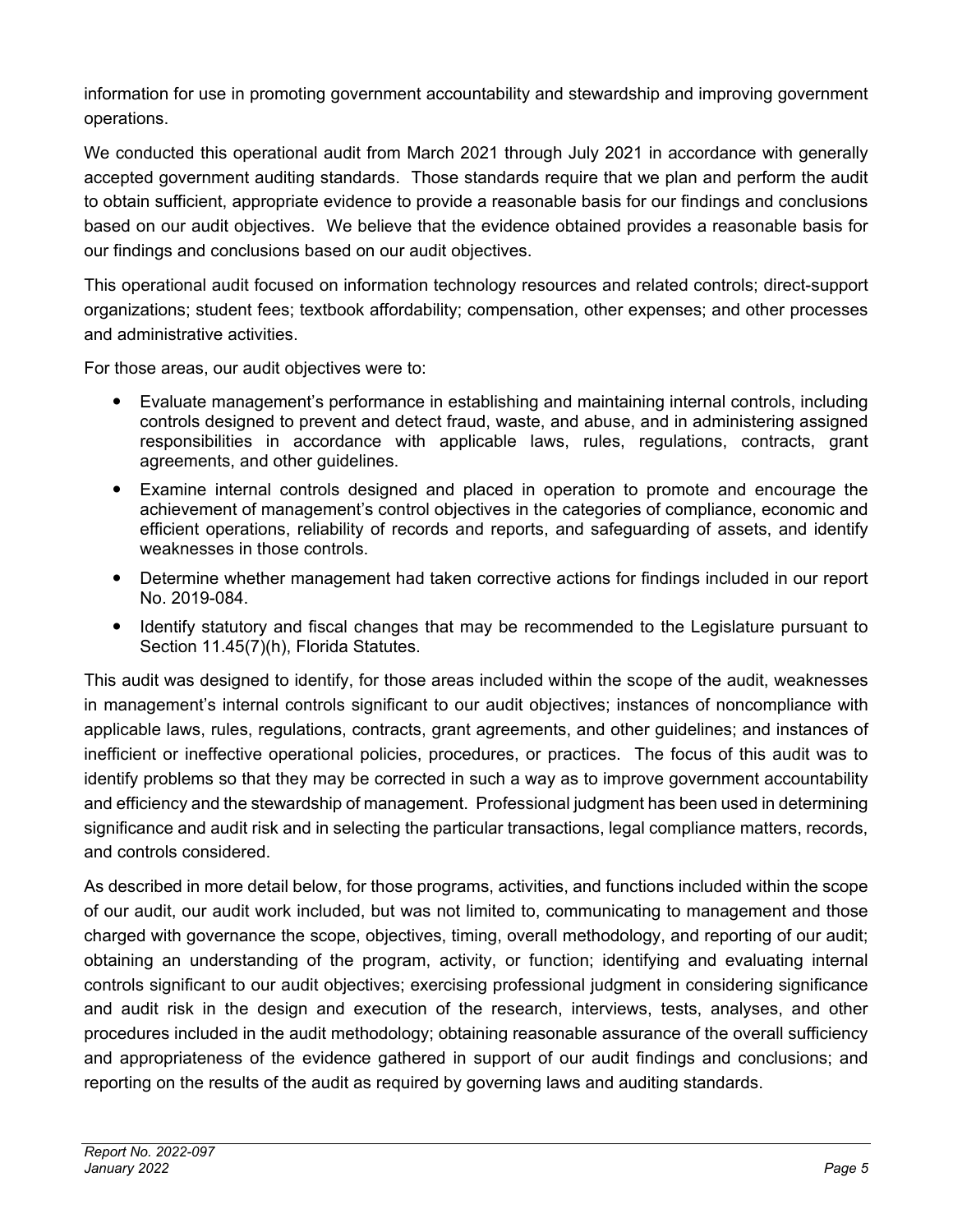Our audit included transactions, as well as events and conditions, occurring during the audit period of January 2020 through December 2020 and selected College actions taken subsequent thereto. Unless otherwise indicated in this report, these records and transactions were not selected with the intent of statistically projecting the results, although we have presented for perspective, where practicable, information concerning relevant population value or size and quantifications relative to the items selected for examination.

An audit by its nature does not include a review of all records and actions of management, staff, and vendors and, as a consequence, cannot be relied upon to identify all instances of noncompliance, fraud, waste, abuse, or inefficiency.

In conducting our audit, we:

- Reviewed applicable laws, rules, College policies and procedures, and other guidelines, and interviewed College personnel to obtain an understanding of applicable processes and administrative activities.
- Reviewed College information technology (IT) policies and procedures to determine whether the policies and procedures addressed certain important IT control functions, such as security, systems development and maintenance, disaster recovery, and incident response and recovery.
- Evaluated College procedures for maintaining and reviewing employee access to IT data and resources. We examined access privileges to the finance and human resources (HR) applications during the audit period for the 13 and 18 total users, respectively, to determine the appropriateness and necessity of the access based on the employees' job duties and user account functions and the adequacy with regard to preventing the performance of incompatible duties. We also examined administrator account access privileges granted and procedures for oversight of administrator accounts for the network, operating system, database, and applications to determine whether these accounts had been appropriately assigned, managed, and monitored.
- Evaluated College procedures that prohibit former employees' access to College IT data and resources. For the ten employees in the Finance and HR Departments who separated from College employment during the audit period, we examined College records to determine whether access privileges had been timely deactivated.
- Evaluated College procedures for protecting sensitive personal information of students, including social security numbers. Specifically, we examined College records supporting the access privileges of the 386 employees granted access to the sensitive personal information of students during the audit period to determine the appropriateness and necessity of the access privileges based on the employees' assigned job responsibilities.
- Evaluated Board security policies and College procedures for the audit period governing the classification, management, and protection of sensitive and confidential information.
- Evaluated the appropriateness of the College comprehensive IT disaster recovery plan effective during the audit period and determined whether it had been recently tested.
- Reviewed operating system, database, network, and application security settings to determine whether authentication controls were configured and enforced in accordance with IT best practices.
- Examined College records to determine whether the College had developed an anti-fraud policy to provide guidance to employees for communicating known or suspected fraud to appropriate individuals. Also, we examined College records to determine whether the College had implemented appropriate and sufficient procedures to comply with the anti-fraud policy.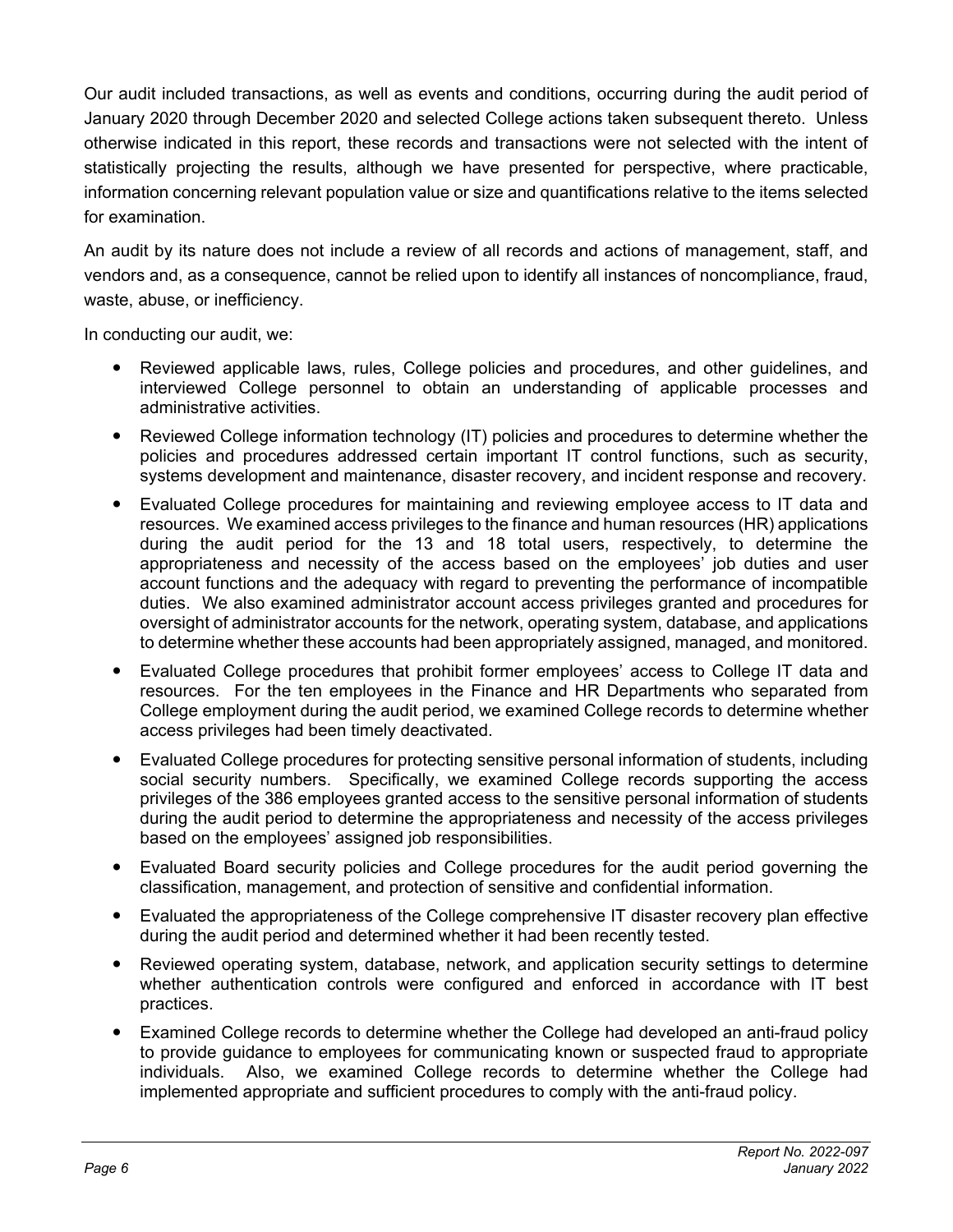- Examined College records to determine whether the Board had prescribed by rule, pursuant to Section 1004.70(3)(b), Florida Statutes, the conditions with which the direct-support organizations (DSOs) must comply in order to use College property, facilities, and personal services, and whether the Board documented consideration and approval of anticipated property, facilities, and personal services provided to the DSOs and the related costs.
- Examined College records to determine whether student receivables were properly authorized, adequately documented and properly recorded. Specifically, from the population of delinquent student receivables totaling \$1,846,694 and recorded as of June 30, 2020, we examined documentation relating to 30 selected delinquent student receivables totaling \$17,480 and evaluated the adequacy of the College's collection efforts and whether restrictions on student records and holds on transcripts and diplomas were appropriate and enforced for students with delinquent accounts in accordance with Board policies established pursuant to Section 1010.03, Florida Statutes.
- Evaluated the effectiveness of College controls during the audit period to ensure that students who had not paid fees in an approved manner were not considered in calculating full-time equivalent enrollments for State funding purposes pursuant to Sections 1009.22(11) and 1009.23(9), Florida Statutes.
- To determine whether student fees totaling \$41,768,104 during the audit period were properly assessed and authorized, accurately calculated, and correctly recorded in accordance with Board policies and statutory and State Board of Education (SBE) requirements:
	- o Examined College records for 30 selected students and their related fees totaling \$35,884 to determine whether the College documented Florida residency and correctly assessed tuition in compliance with Sections 1009.21, 1009.22, and 1009.23, Florida Statutes, and SBE Rules 6A-10.044 and 6A-14.054, Florida Administrative Code.
	- o Determined whether the College had established procedures to cancel the registration of students who did not timely pay fees; make student status and Florida residency determinations in compliance with Section 1009.21, Florida Statutes; and record deferred fees as a receivable.
- From the population of 7,534 course sections offered during the audit period, examined College records supporting textbook adoptions to determine whether the College textbook affordability procedures complied with Section 1004.085, Florida Statutes.
- From the population of compensation payments totaling \$54,966,887 made to 1,817 employees during the audit period, selected payments totaling \$73,438 made to 30 employees and examined College records supporting the payments to determine the accuracy of the rate of pay, the validity of employment contracts, whether the employees met the required qualifications, whether performance evaluations were completed, the accuracy of leave records, and whether supervisory personnel reviewed and approved employee reports of time worked.
- Examined the one employee contract containing severance pay provisions to determine whether the provisions complied with Section 215.425(4)(a), Florida Statutes.
- Evaluated College policies and procedures for obtaining personnel background screenings to determine the extent to which the policies and procedures promoted compliance with Section 1012.8551, Florida Statutes.
- For the compensation payments totaling \$328,050 made to the President during the audit period, examined College records supporting the payments to determine whether the amounts paid did not exceed the limits established in Section 1012.885, Florida Statutes.
- Examined College records to determine whether selected expenses were reasonable, correctly recorded, and adequately documented; for a valid College purpose; properly authorized and approved; and in compliance with applicable laws, contract terms, and Board policies.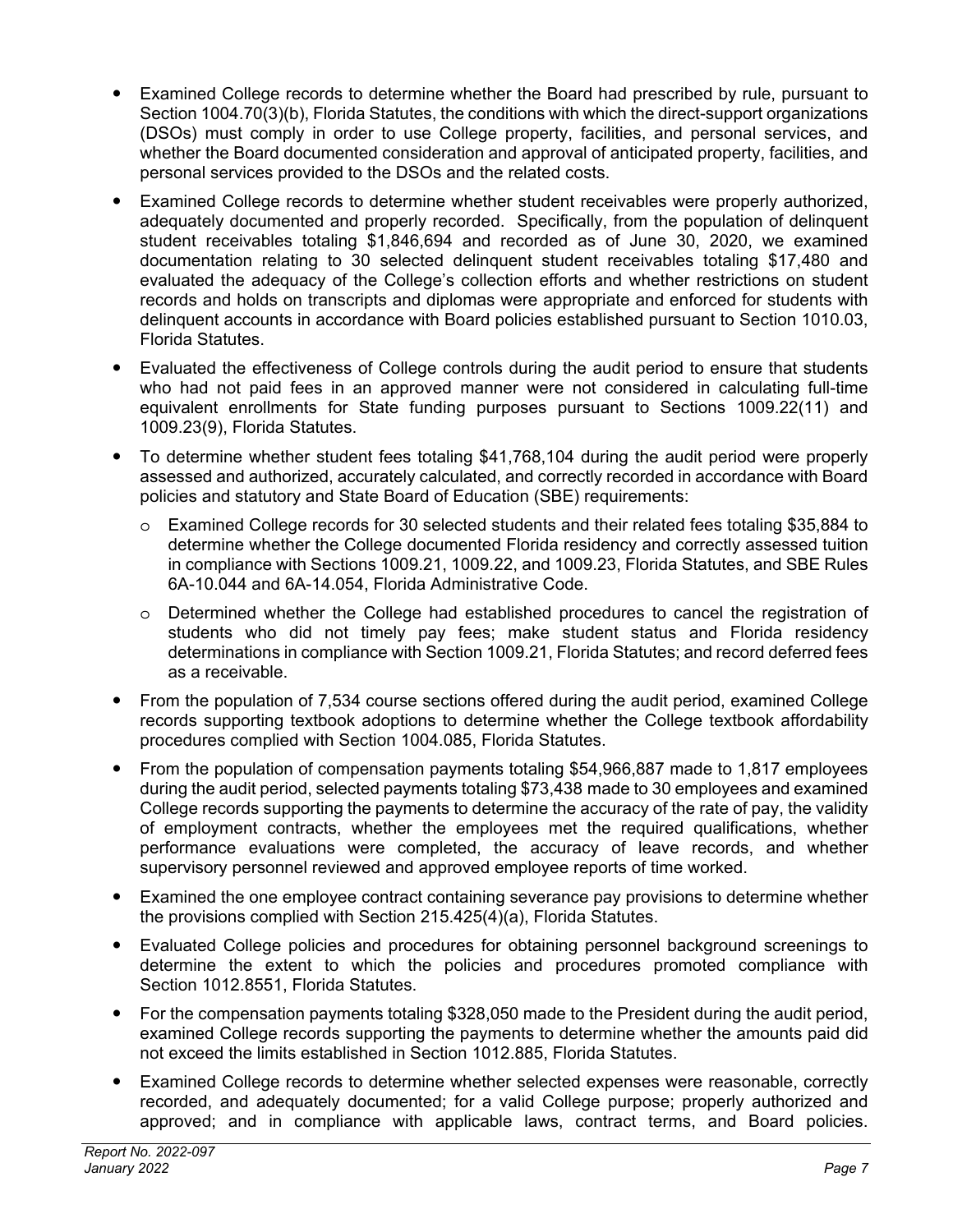Specifically, from the population of expenses totaling \$21,873,251 for the audit period, we examined College records supporting:

- o 30 selected payments for general expenses totaling \$342,967.
- o 30 selected payments for contractual services totaling \$308,240.
- Examined purchase card (P-card) records for the 13 cardholders who separated from College employment during the audit period to determine whether the College timely canceled the cardholders' P-cards.
- Reviewed Board policies and College procedures related to identifying potential conflicts of interest. We also researched Department of State, Division of Corporations, records; statements of financial interest; and from a population of 26 College officials, we reviewed College records for 12 selected College officials (the President, 3 Vice Presidents, 2 Associate Vice Presidents, the Purchasing Director, and the 5 Board members) to identify any relationships that represented a potential conflict of interest with vendors used by the College.
- From the population of Public Education Capital Outlay and other restricted capital outlay expenses totaling \$9,244,355 during the audit period, examined records supporting 28 selected expenses totaling \$1,957,164 to determine whether the expenses promoted compliance with the restrictions imposed on the use of these resources.
- Reviewed the capital improvement plans for the 2018-19 through 2023-24 fiscal years to determine that the College's Sanford Campus Building L & F renovation and remodeling project funding sources were properly reported in accordance with Division of Florida Colleges instructions for consideration in the Florida Department of Education annual legislative budget request for Public Education and Capital Outlay funding submitted to the Legislature.
- From the population of 1,878 tangible personal property (TPP) items with a cost of \$1,000 or more, examined College records to determine if 30 selected TPP items were accounted for properly.
- From the population of 2,452 adult general education instructional students reported for 478,033 contact hours for the Spring, Summer, and Fall 2020 Semesters, examined College records supporting 1,121 reported contact hours for 30 selected students to determine whether the College reported the instructional contact hours in accordance with the Florida Department of Education requirements.
- From the population of 636 industry certifications reported for performance funding that were attained by students during the 2019-20 fiscal year, examined 30 industry certifications to determine whether the College maintained documentation for student attainment of the industry certifications.
- Determined whether the College's unencumbered balance in the general fund was below the threshold established in Section 1011.84, Florida Statutes.
- Communicated on an interim basis with applicable officials to ensure the timely resolution of issues involving controls and noncompliance.
- Performed various other auditing procedures, including analytical procedures, as necessary, to accomplish the objectives of the audit.
- Prepared and submitted for management response the findings and recommendations that are included in this report and which describe the matters requiring corrective actions. Management's response is included in this report under the heading *MANAGEMENT'S RESPONSE*.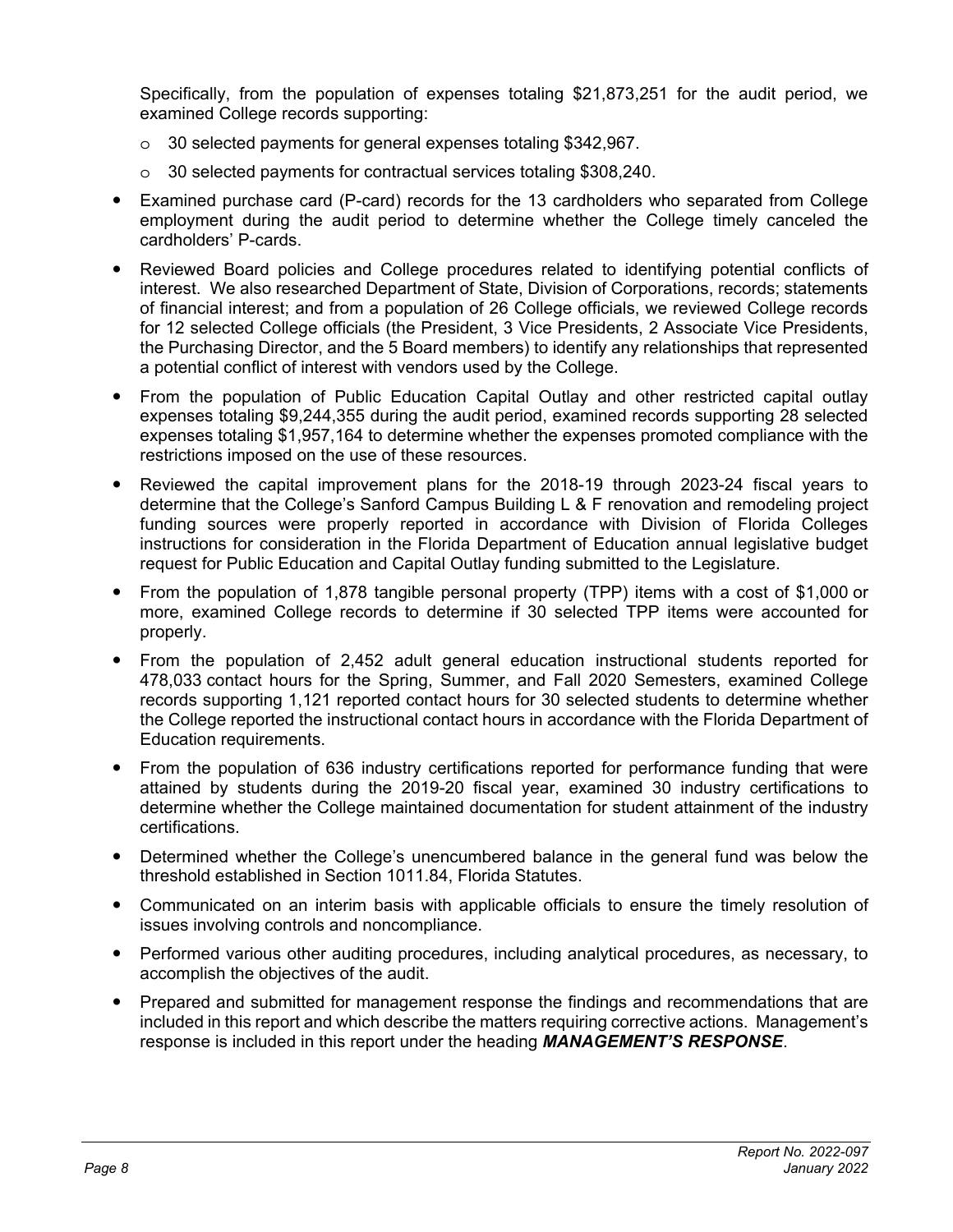# *AUTHORITY*

Section 11.45, Florida Statutes, requires that the Auditor General conduct an operational audit of each College on a periodic basis. Pursuant to the provisions of Section 11.45, Florida Statutes, I have directed that this report be prepared to present the results of our operational audit.

Sheries Annan

Sherrill F. Norman, CPA Auditor General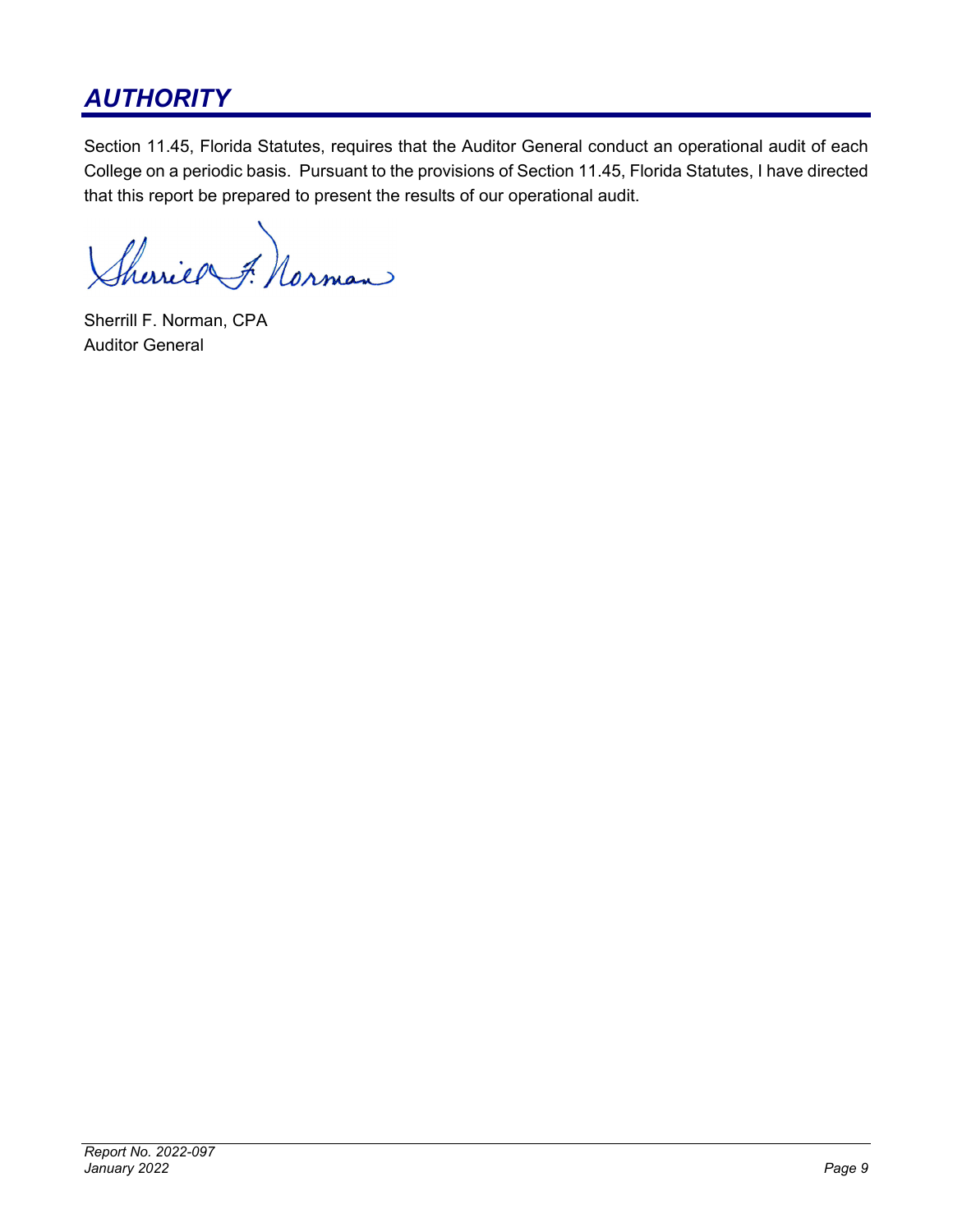# *MANAGEMENT'S RESPONSE*



Georgia L. Lorenz, Ph.D., President

January 6, 2022

Ms. Sherrill F. Norman, CPA Auditor General, State of Florida 111 West Madison Street, Suite G74 Tallahassee, FL 32399-1450

RE: Response to the 2020 Operational Audit Findings

Dear Ms. Norman:

Please see the College's response to the 2020 Operational Audit Findings dated December 10, 2021 as follows:

Auditor's Finding 1: The College did not always document required supervisor performance evaluations of adjunct instructors.

Auditor's Recommendation to Finding 1: The College should continue efforts to ensure that adjunct instructor performance evaluations are completed timely and records of the evaluations are properly maintained in respective personnel files.

College's Response to Finding 1: The College acknowledges the audit finding and has implemented the following corrective measures:

- 1. The College conducted refresher training for all Deans on College Procedure 2.1502 and Article 13 - Evaluations in the contract (ratified June 2021) with the SEIU adjunct faculty union.
- 2. The College developed a Canvas training site for all newly hired Deans and Associate Vice Presidents that includes a section on Adjunct Teaching Faculty Evaluation training and recommended methods for documenting compliance.
- 3. Each Academic Dean created an updated Adjunct Faculty Evaluation Tracking chart and schedule for conducting evaluations. These charts/schedules targeted completing evaluations on all adjunct faculty due to be evaluated during the 2021-22 academic year based on Procedure 2.1502.
- 4. Although not outlined as part of the College procedure, the Vice President of Academic Affairs also charged the Associate Vice Presidents of each academic school to regularly monitor compliance with the adjunct evaluation schedule within their departments.

These measures will ensure that adjunct instructor performance evaluations are completed in a timely manner and that the records of the evaluations are properly maintained.

Auditor's Finding 2: Contrary to Florida Department of Education, Division of Florida Colleges instructions, the College reported on the 5-year capital improvement plan, prepared in June 2019, that only State funds would be used to construct the Sanford/Lake Mary Building L & F Project and that additional appropriated

> Altamonte Springs | Geneva | Heathrow | Oviedo | Sanford/Lake Mary 100 Weldon Boulevard | Sanford, FL 32773-6199 | 407, 708, 2010 | seminolestate.edu

A Diverse Learning Community | An Equal Access/Equal Opportunity College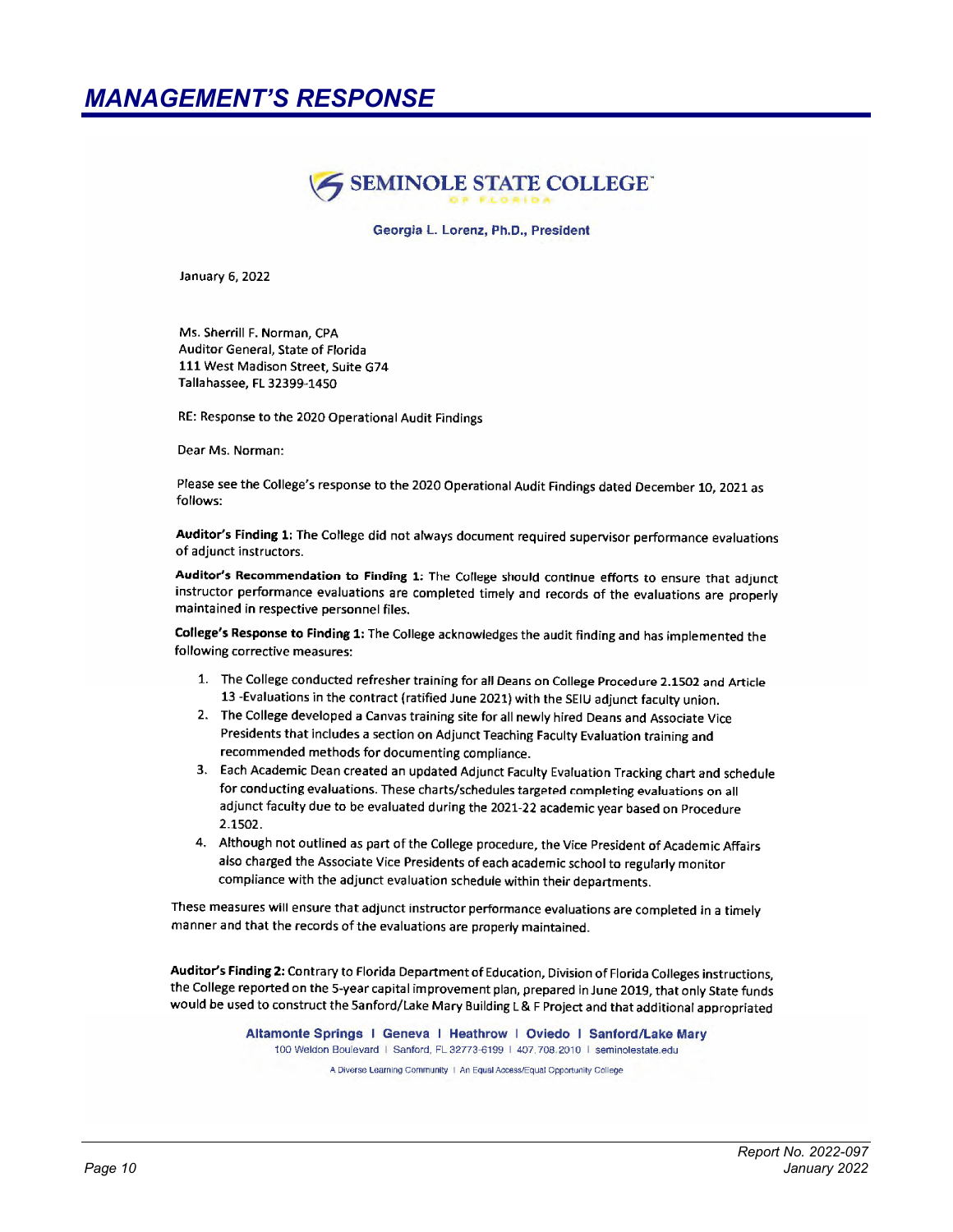State funds totaling approximately \$5.3 million would be required to complete the Project. However, according to College records, the College had already expended on the Project \$2.9 million from other funds as of June 2019 and expended an additional \$1.5 million from other funds after that date. Had the College properly reported all other funds for the Project, there would have been no additional appropriated State funds required to complete the Project.

Auditor's Recommendation to Finding 2: The College should enhance procedures to ensure that 5-year CIPs are properly completed and all funding sources available for capital outlay projects are reported in accordance with DFC instructions.

College's Response to Finding 2: We disagree with the Auditor's Finding 2 and assert the following which are elaborated further below:

- (1) We completed the referenced 5-year Capital Improvement Plan (CIP) in accordance with the Florida Department of Education, Division of Florida Colleges' (DFC) instructions which do not contemplate sizeable appropriation funding gaps over a 13-year period within either the 5-year CIP submission, nor the DFC's 3-year priority list prescribed by 5tate law and do not have the mechanism to report advance funding while concurrently requesting state appropriations funding;
- (2) The Auditor left out of their narrative a number of critical points from the full discussion with College staff that gives the reader of the audit report the false impression that the College disregarded the CIP instructions, carelessly completed the CIP, and improperly requested State PECO appropriations for the project; and
- (3) A number of items presented as facts in the narrative are incorrect and do not accurately represent the discussion with College staff.

First, the 5-year CIP and 3-year DFC priority list are state appropriation funding request models using a historical (pre-fiscal year 2010-11) 3- to 5-year construction project start-to-completion cycle. The 5year CIP instructions and report format do not contemplate the unique challenges of a 13-year, large dollar, multi-phase renovation and remodeling project with significant funding gaps, project cost escalations, value-engineering, and other project changes over this time:

| Table 1: 13 Year History of State |              |  |  |  |
|-----------------------------------|--------------|--|--|--|
| PECO Appropriations for BLDG L/F  |              |  |  |  |
| <b>Fiscal Year</b>                | Amount       |  |  |  |
| 2007-08                           | \$4,109,897  |  |  |  |
| 2008-09                           | \$3,505,890  |  |  |  |
| 2009-10                           | \$651,942    |  |  |  |
| 2014-15                           | \$5,829,366  |  |  |  |
| 2016-17                           | \$12,747,868 |  |  |  |
| 2020-21                           | \$2,500,000  |  |  |  |
| Total                             | \$29,347,753 |  |  |  |

As noted by the Auditor, our Board of Trustees approved using local funds to complete the final phase of the project while resolving to concurrently seek the remaining \$5.3 million in State PECO project appropriations. We estimate that this decision to advance fund the final project phase saved the taxpayers of the state of Florida approximately \$750,000 in phased construction mobilization costs as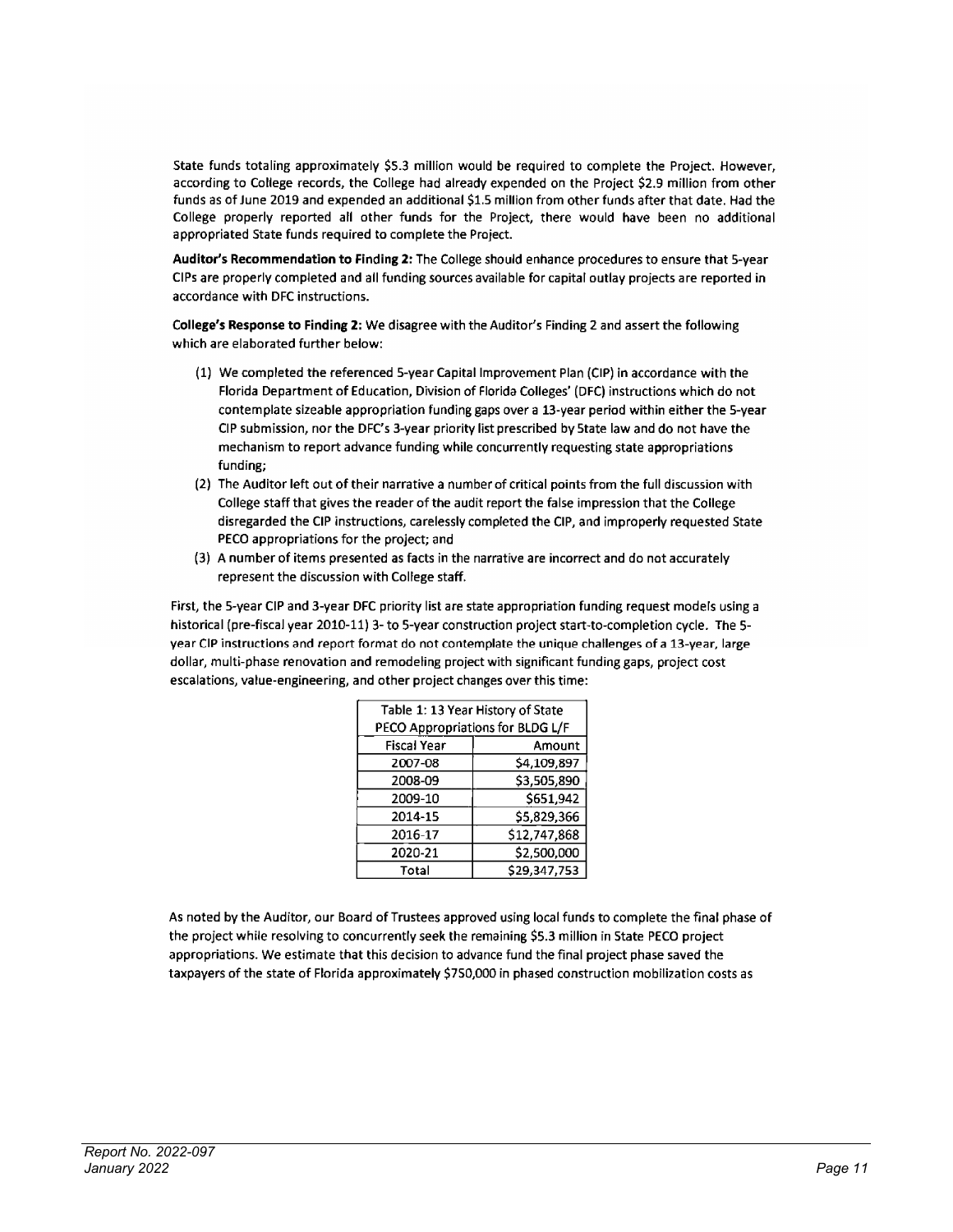well as construction cost escalations due to periods of funding gaps; preserved state assets by completing construction of the exposed 1st and 2<sup>nd</sup> floors; and restored a critically needed instructional classroom building to serve students. In spite of the funding challenges and limitations of the CIP instructions to report advance funding while concurrently requesting state appropriations project funding, we completed the CIP in accordance with the instructions for the reasons stated more fully below.

Second, the Auditor left out of their narrative a number of critical points from the full discussion with College staff that gives the reader of the audit report the false impression that the College disregarded the CIP instructions, carelessly completed the CIP, and improperly requested State PECO appropriations for the project. As discussed with the Auditor on 10/11/21, the CIP instructions and forms cannot accommodate the unique challenges of our Board's decision to advance fund a project for the reasons described in Item 1 above while simultaneously requesting these same State appropriation project funds on the CIP. Per the CIP instructions, once a project receives state funding, the project amount should not change. This project received an initial appropriation in the 2007-08 fiscal year; therefore, we could not change the project amount in accordance with the CIP instructions.

Also, per the CIP instructions, requests for state appropriations amounts must be equal on all related forms. Per the CIP-2 Project Summary Instructions (page 6), "[The CIP-2] contains information regarding all capital requests including projects already authorized by an appropriation but still needing additional funding for construction or equipment to complete the praject. The data in the CIP 2, CIP 3 and/or CIP 4 must agree" [emphasis added by College staff]. It was always our intent to concurrently seek the remaining \$5.3 million in PECO funds; therefore, we completed the CIP in accordance with the instructions with amounts equal to the remaining state appropriation request on all related forms since we were unable to adjust the total project amount. We confirmed with DFC staff that this is the correct reporting approach given the reporting limitations within the CIP.

We also discussed with the Auditor the precedence of K-20 institutions receiving State PECO Appropriations to refund and reimburse institutions for local funds previously expended on construction projects. This precedence was confirmed by DFC staff and, in fact, the FDOE Fixed Capital Outlay Office's "Capital Outlay Request Encumbrance Authorization - Form FCO 352" contemplates the use of State Appropriations to reimburse previous expenses by using "Phase Code 05: Repayment of projects or loans." This information was shared with the Auditor as additional evidence that our CIP request and reimbursement of previously expended funds is a normal and approved use of State PECO Appropriations once project funds are approved by the Legislature and signed by the Governor into law.

Additionally, we discussed with the Auditor another precedent with a similar fact pattern to the reporting of the Bldg. L/F project on the CIP. Our Board of Trustees approved the purchase of land for the Altamonte Springs Campus using local funds while concurrently seeking reimbursement of \$22.5 million from the Legislature through State PECO Appropriations. This occurred over three successive years beginning with the 2011 General Appropriations Act (GAA) and continuing through the 2013 GAA. The College reported in the same manner on the relevant CIP's at that time. DFC Staff confirmed the same precedent occurring over the years at other K-20 institutions.

Third, a number of items presented as facts in the narrative are incorrect and do not accurately represent the discussion with College staff. The Auditor notes the following in their narrative: "In addition, DFC instructions provide that the project amaunt (i.e., project total costs) should not change on